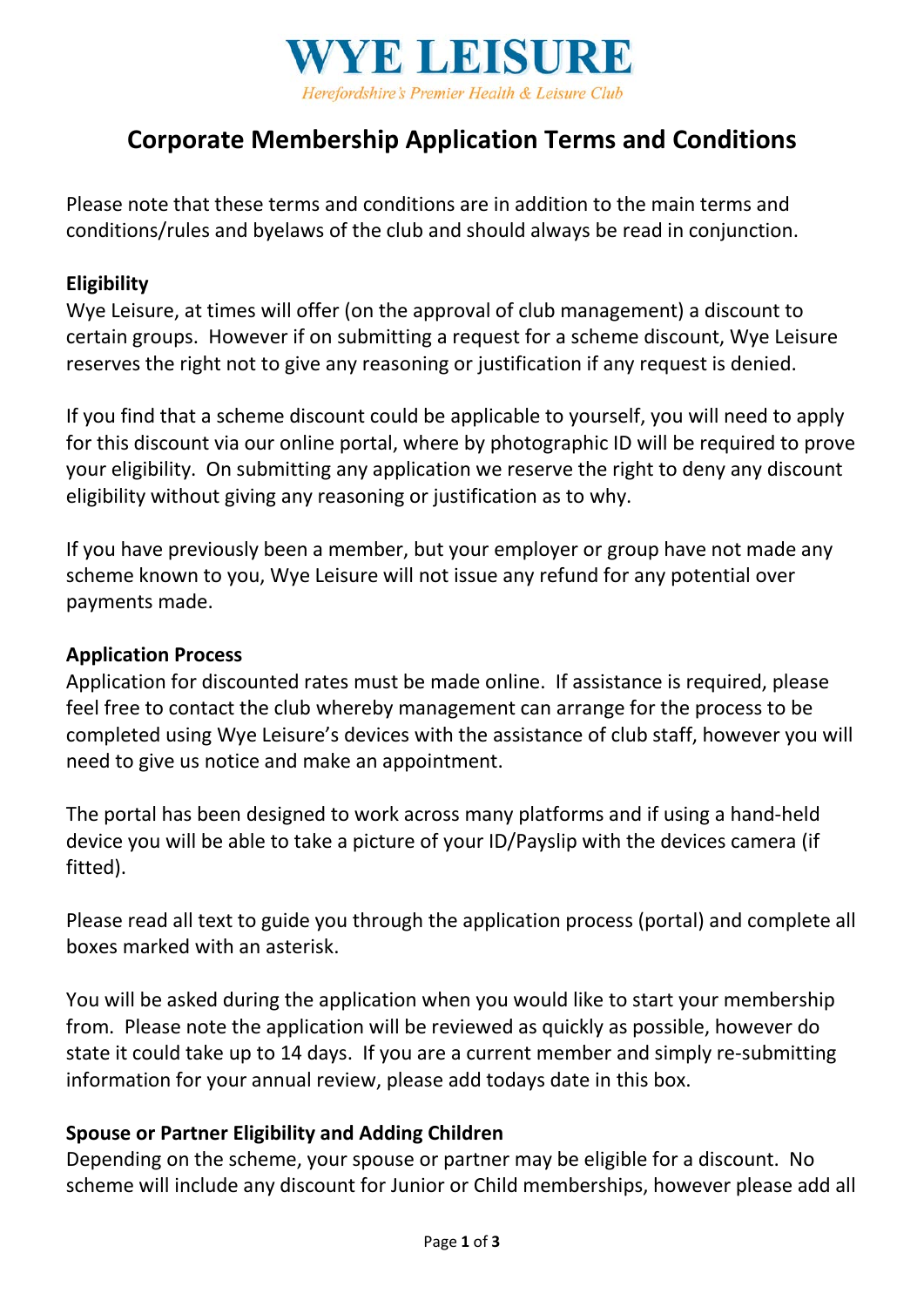

family / partner details within the application process to which you would like adding to your membership.

# **ID Requirements**

Within the application process you will be required to upload / take a photo of ID or your most recent payslip to prove your eligibility. Once the image has been uploaded to the portal you will be able to delete parts of this ID or payslip using the tools provided in the portal that you do not wish us to see, however you MUST keep on show the following:

- Your Full Name
- The Date *(we will not accept ID older than 6 months or without a date)*
- The company name **or** company logo / group name **or** group logo *Please note applications without these three parts on show will not be approved*

Before submitting your application you will be given the opportunity to review all parts of the application including your image. If on reviewing you feel you have left some sensitive information on view, please click the "back" button to continue editing the image.

# **Application Verification and Review**

Once you have submitted the application you will see a thank you message and note stating we will contact you with 14 days with an answer on eligibility.

If you are a prospective member (possible new member) and you do not qualify for any discount we will email our decision to the address given during the application process. If you do qualify, we will set up the membership from the date requested and email details of payments etc… at that time. If you do not qualify we will not take the application any further, unless you advise you wish to join on the normal rates.

If you are a current member providing your ID details on your annual review and if still eligible, your membership will be continued at the prevailing scheme rates advertised at that time. If in the opinion of club officials you are no longer eligible or have not completed the annual review process by the deadlines given, your membership will convert to the standard rates in force at that time.

## **Quarterly Scheme Reviews**

On granting any scheme discount, a scheme coordinator would have been assigned within your organisation. Levels of membership would have been set out within the initial agreement to obtain any discount. Quarterly reviews will be undertaken on these levels and if membership numbers drop below given levels, Wye Leisure reserves the